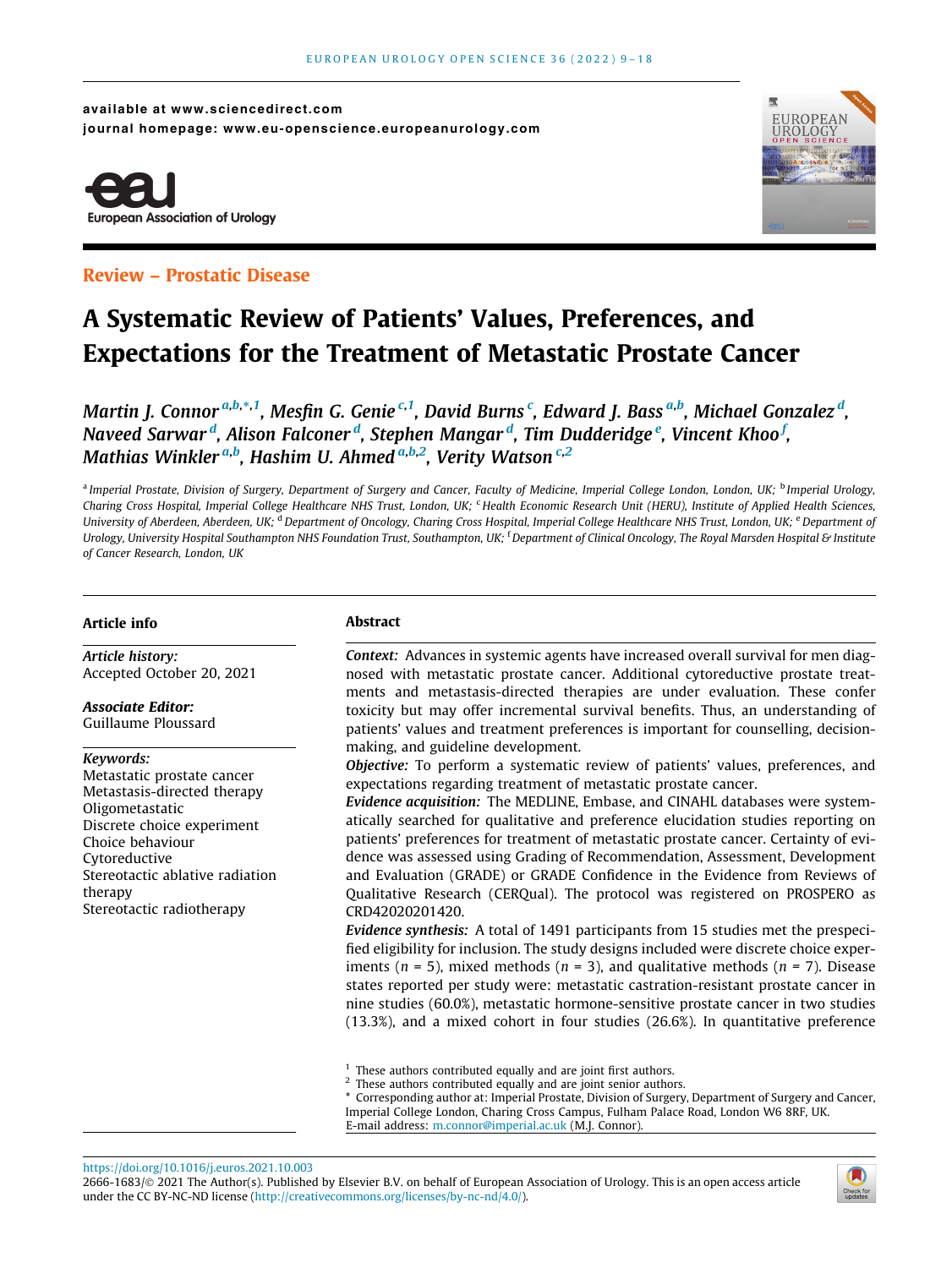elicitation studies, patients consistently valued treatment effectiveness and delay in time to symptoms as the two top-ranked treatment attributes (low or very low certainty). Patients were willing to trade off treatment-related toxicity for potential oncological benefits (low certainty). In qualitative studies, thematic analysis revealed cancer progression and/or survival, pain, and fatigue as key components in treatment decisions (low or very low certainty). Patients continue to value oncological benefits in making decisions on treatments under qualitative assessment.

Conclusions: There is limited understanding of how patients make treatment and trade-off decisions following a diagnosis of metastatic prostate cancer. For appropriate investment in emerging cytoreductive local tumour and metastasisdirected therapies, we should seek to better understand how this cohort weighs the oncological benefits against the risks.

**Patient summary:** We looked at how men with advanced (metastatic) prostate cancer make treatment decisions. We found that little is known about patients' preferences for current and proposed new treatments. Further studies are required to understand how patients make decisions to help guide the integration of new treatments into the standard of care.

 2021 The Author(s). Published by Elsevier B.V. on behalf of European Association of Urology. This is an open access article under the CC BY-NC-ND license [\(http://creative](http://creativecommons.org/licenses/by-nc-nd/4.0/)[commons.org/licenses/by-nc-nd/4.0/\)](http://creativecommons.org/licenses/by-nc-nd/4.0/).

## 1. Introduction

In contrast to localised prostate cancer, patients with metastatic prostate cancer have distant spread of disease that is not curable [\[1\]](#page-8-0). This disease state has primarily been managed using androgen deprivation therapy (ADT) via medical or surgical castration  $[1]$ . In isolation, this intervention can lead to disease progression from metastatic hormonesensitive prostate cancer (mHSPC) to the androgenindependent state of metastatic castration-resistant prostate cancer (mCRPC) within 11–18 mo, limiting overall survival (OS) [\[2,3\].](#page-8-0)

Recent advances in systemic therapy (eg, docetaxel, abiraterone acetate, enzalutamide, and apalutamide) have resulted in a dramatic improvement in median OS for patients with mHSPC at 4.8 yr  $[4-7]$ . To gain a further oncological benefit, there has been a move to explore local cytoreductive treatments of the primary prostate tumour and its metastases in both mHSPC and mCRPC [\[1,8,9\]](#page-8-0). Research is particularly focused on patients with a limited number of metastases, or oligometastatic disease [\[10\].](#page-8-0) Local prostate interventions include cytoreductive external beam radiotherapy, cytoreductive radical prostatectomy, and cytoreductive minimally invasive ablative therapies [\[1,11–](#page-8-0) [15\].](#page-8-0) In addition, metastasis-directed interventions include stereotactic ablative radiation therapy (SABR), lutetium-177 prostate-specific membrane antigen ligands, radium-223, and metastasectomy [\[8,16,17\]](#page-8-0).

These novel interventions offer significant oncological promise for patients with metastatic prostate cancer [\[1\]](#page-8-0). Furthermore, secondary benefits may also arise from the avoidance or delay of second- and third-line systemic agents and their associated toxicity [\[16,18\]](#page-8-0). However, each specific treatment is not without its own treatment-related risk (eg, death) and significant side effects may occur (eg, urinary incontinence, fatigue)  $[18]$ . Thus, an understanding of patients' values and preferences for management is

important for patient counselling, decision-making, and guideline development.

This systematic review synthesises the evidence from quantitative preference elicitation studies and qualitative studies reporting on patients' values, preferences, and expectations in the treatment of metastatic prostate cancer.

# 2. Evidence acquisition

This prospectively registered (PROSPERO, CRD42020201420) systematic review was performed according to the Preferred Reporting Items for Systematic Review and Meta-Analysis Protocols (PRISMA-P) guidelines [\[19,20\].](#page-8-0)

## 2.1. Search strategy

A systematic search of the MEDLINE, CINAHL, and Embase databases was carried out, with searches of reference lists of eligible studies to capture additional relevant articles that met our inclusion and exclusion criteria. In brief, the search key terms included ''prostate neoplasm/adenocarci noma'' and ''metastasis/oligmetastasis/advanced/stage IV/ metastatic'' and ''preference elicitation/discrete choice experiment/stated preference/part-worth utility/functional measurement/paired comparison/pairwise choice/conjoint analysis/conjoint measurement/best-worst scale/contingent valuation/standard gable/time-tradeoff/willingness-t o-pay/willingness-to-accept''. The detailed search strategy is provided in the Supplementary material. Search results were limited to the English language and from database inception until November 1, 2020. Review articles, letters, and conference abstracts were excluded at this stage.

The titles and abstracts were reviewed independently by three authors (D.B., M.G.G., V.W.) and adjudicated by a fourth author (M.J.C.). The eligibility criteria were then applied. Any disparities that arose were discussed with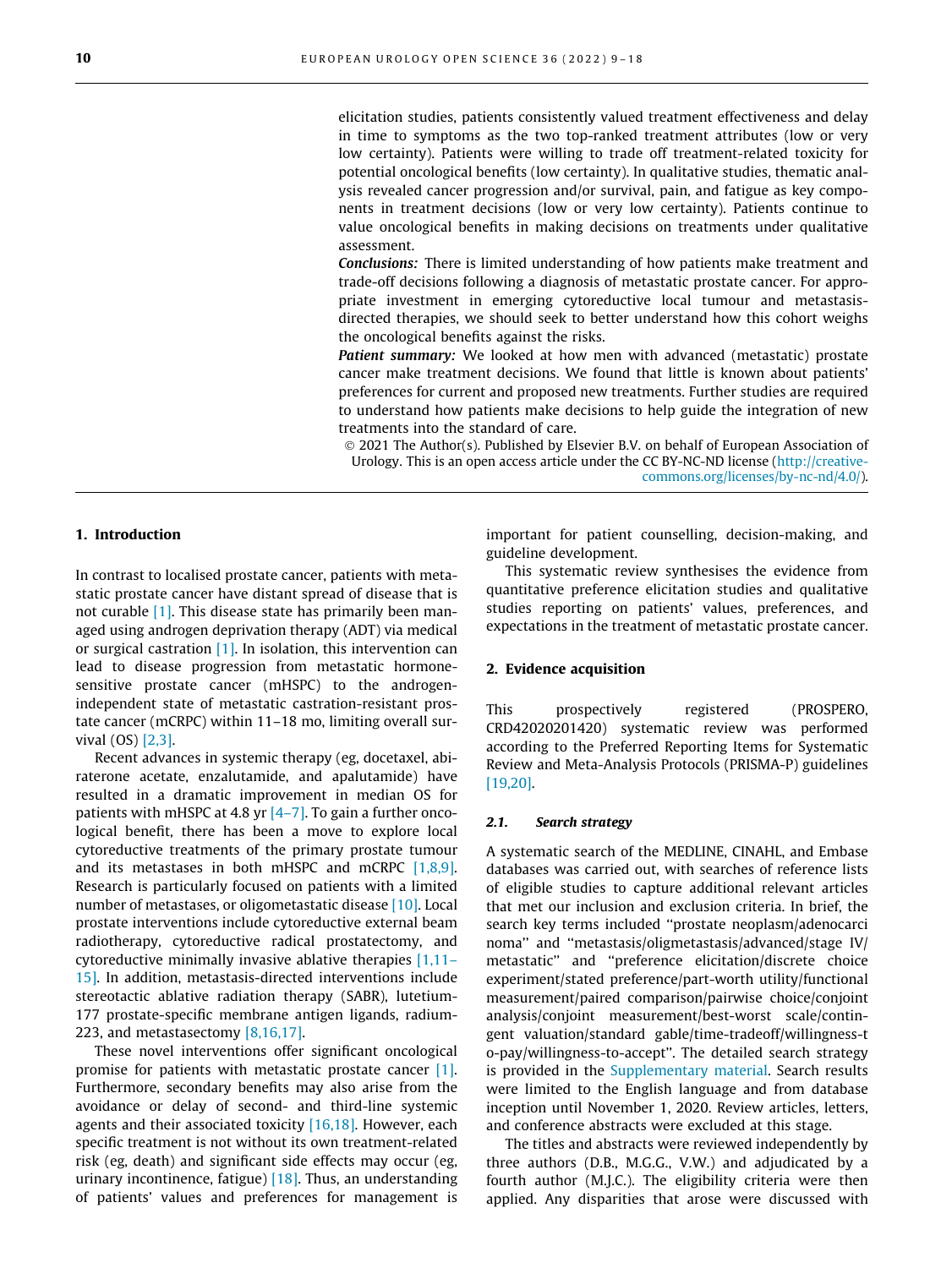the co-authors until agreement was reached. Agreement was verified by a fifth author (H.U.A.) where required. The full text of the remaining articles was reviewed independently by four authors (D.B., M.G.G., V.W., M.J.C.).

#### 2.2. Inclusion and exclusion criteria

We included quantitative preference elicitation studies (ie, discrete choice experiments [DCEs], time trade-off [TTO], and standard gamble) and qualitative studies (ie, interviews, focus groups) reporting on patient preferences for the treatment of metastatic prostate cancer. Studies were excluded if they involved (1) nonmetastatic disease or (2) a mixed cohort of disease states (ie, localised and metastatic) or mixed primary cancers if study outcomes were not presented separately by disease state.

# 2.3. Data extraction

The following data were extracted from all the studies included: reference, authors, publishing journal, year of publication, disease state of the patient population, study size, age, study design or methodology, treatment evaluated, main topic in relation to the study purpose, primary results, and conclusions.

## 2.4. Assessment of methodological quality

For quantitative studies, methodological quality was assessed using the Purpose, Respondents, Explanation, Findings, and Significance (PREFS) quality assessment checklist, which was developed to assess the quality of studies in systematic reviews of patient preference literature (Supple-mentary Table 1) [\[21\]](#page-8-0). For qualitative studies, methodological quality was assessed using the Standards for Reporting Qualitative Research (SRQR) criteria (Supplementary Table 4) [\[22\].](#page-8-0)

#### 2.5. Risk of bias

For quantitative studies, risk of bias (RoB) was assessed using an RoB tool covering (1) sample selection, (2) response (or attrition) rate, (3) choice and administration of the methodology, (4) outcome (or health state) presentation, and (5) respondent understanding and data analysis (Supplementary Table 2). In accordance with previous systematic reviews, high RoB was assigned when the measurement instrument was not valid. If the measurement instrument was valid, RoB was designated as low if there were no individual items marked as high RoB and as moderate if not more than two items had moderate RoB [\[23\].](#page-8-0) For qualitative studies, RoB was assessed using the SRQR criteria (Supplementary Table 4) [\[22\].](#page-8-0) Studies with a total score of less than 20 were deemed to have high methodological limitation (RoB).

#### 2.6. Assessment of certainty of evidence

The certainty of evidence presented was assessed using Grading of Recommendation, Assessment, Development and Evaluation (GRADE) and GRADE Confidence in the Evidence from Reviews of Qualitative Research (CERQual) for quantitative and qualitative studies, respectively [\[24,25\]](#page-8-0).

#### 2.7. Data analysis

A narrative synthesis (quantitative studies) and a thematic analysis (qualitative studies) of the collected data were undertaken with presentation of an interpretation of major findings in the context of the current field [\[26\].](#page-8-0) All discrete data points were analysed using SPSS version 27.0 (IBM Corp., Armonk, NY, USA). A meta-analysis of quantitative studies was not performed given the heterogeneous pool of study populations, designs, and outcomes reported.

### 3. Evidence synthesis

#### 3.1. Quantity of evidence and characteristics of the studies included

Of the 573 articles identified, 15 studies with a total of 1491 participants met the prespecified eligibility for inclusion in this systematic review, as outlined in the PRISMA-P flow diagram [\(Fig. 1\)](#page-3-0) [\[27–41\]](#page-8-0). The mean number of participants per study was 99 (standard deviation [SD] 117.14). The study designs reported for the articles included were DCEs  $(n = 5)$ , mixed methods  $(n = 3)$ , and qualitative methods  $(n = 5)$ = 7; [Table 1](#page-4-0)). The mean age reported for participants ranged from 69.1 to 75.4 yr. The disease state of the participants was mCRPC in nine studies (60.0%), mHSPC in two studies (13.3%), and a mixed mCRPC/mHSPC cohort in four studies (26.6%).

Treatments evaluated in the studies included chemotherapy ( $n = 3$ ; 20.0%), abiraterone acetate ( $n = 4$ ; 26.7%), enzalutamide ( $n = 2$ ; 13.3%), radium-223 ( $n = 1$ ; 6.7%), radiotherapy ( $n = 1$ ; 6.7%), any systemic therapy ( $n$  $= 1$ ; 6.7%), any hormonal therapy ( $n = 4$ ; 26.7%), and any bone-targeted agent ( $n = 3$ ; 20.0%). In total, eight out of 15 studies (53.3%) were commercially funded [\(Table 1\)](#page-4-0). Author groups from the UK accounted for the largest number of studies (37%; Supplementary Fig. 1).

#### 3.2. Methodological quality and RoB

Methodological validity assessments for each study are listed in Supplementary Tables 1–4. Of the five quantitative studies, four (80%) reported a high response rate, one (20%) tested participant understanding, and all studies analysed the data correctly (Supplementary Table 2). For the quantitative studies, the mean PREFS quality score was 4 (SD 0). In terms of validity assessment, none of the studies justified their forced-choice study design; three studies (60%) did not report details of their experimental design. All studies piloted the data collection tool with the target population before implementing the main survey. Two (40%) met most of the analysis criteria. The mean SRQR quality score for the qualitative studies was 18.4 (SD 3.4; Supplementary Table 4). A single quantitative preference study was deemed to have high RoB ( $n = 1$ ; 20%). Five qualitative studies were deemed to have high RoB ( $n = 5$ ; 50%).

## 3.3. Results

# 3.3.1. Quantitative treatment preference studies

A summary of the demographics and study design of the quantitative preference studies  $(n = 5)$  is presented in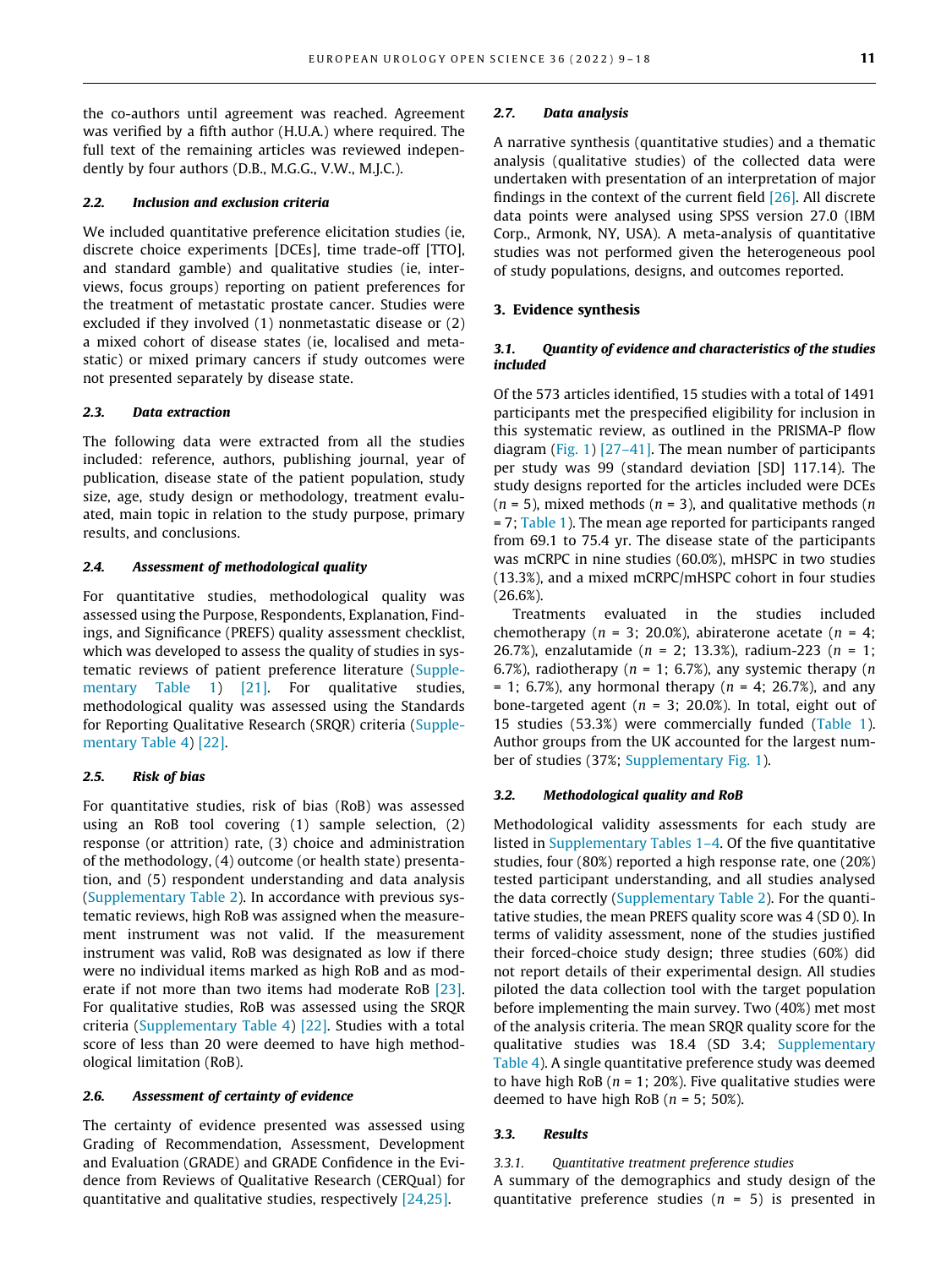<span id="page-3-0"></span>

Fig. 1 – Preferred Reporting Items for Systematic Review and Meta-Analysis (PRISMA) flowchart.

[Table 1](#page-4-0) [\[27–31\].](#page-8-0) In all studies, participants were asked to choose between two treatment alternatives and were not given the option to report that they would not be treated. None of the studies justified this study design. The number of treatment attributes evaluated ranged from two to seven (mean 5, SD 2). Overall, treatment effectiveness, delay in time to symptoms, and fatigue emerged as the predominant treatment-related preferences that patients valued ([Table 2](#page-5-0)).

3.3.1.1. mHSPC. de Freitas and colleagues [\[27\]](#page-8-0) explored how 152 patients with mHSPC perceived the risks and benefits of hypothetical abiraterone acetate and docetaxel treatment in three European countries. The study included six treatment attributes: mode of administration, tiredness and fatigue, treatment effectiveness, bone pain, nausea and vomiting, and risk of infection. The authors reported that

treatment effectiveness was the main objective for patients, and that patients wanted to avoid uncontrolled pain. In terms of relative attribute importance (RAI), the treatment attribute ranking was treatment effectiveness (RAI 7.25) followed by pain (RAI 6.26), risk of nausea (RAI 4.12), vomiting (RAI 3.17), risk of fatigue (RAI 2.24), and mode of administration (RAI 2.09) [\[27\].](#page-8-0)

3.3.1.2. mCRPC. In the mCRPC setting, Eliasson and colleagues [\[28\]](#page-8-0) explored hypothetical treatment options for 285 patients across the UK and Europe. The study included seven treatment attributes: effectiveness (delay in months before chemotherapy), steroid use, possible drug interactions (additional hospital visits for monitoring), cognitive impairment described as ''fogginess'' (effects on cognition and memory), fatigue, food restrictions, and bone pain. The findings were presented in terms of odds ratios (ORs)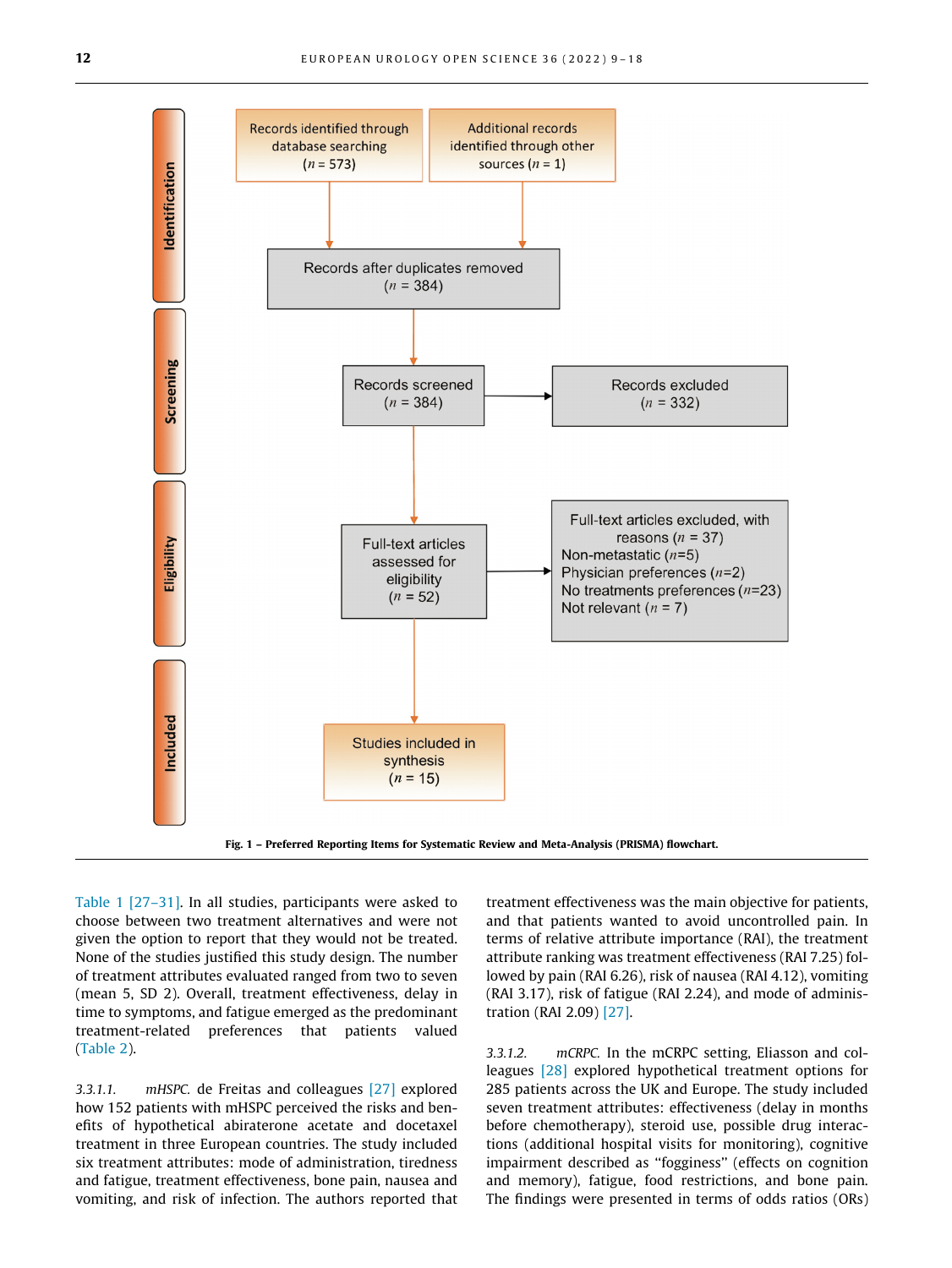<span id="page-4-0"></span>

|    | No. Study                   | Analysis                      | Design              | Setting   | Sample<br>size $(n)$      | Mean<br>age, yr<br>(SD)                     | <b>Disease</b><br>state | Primary focus                                                                                                                                 | Treatment(s)<br>evaluated                    |                          | Funding                                                            | PREFS/<br><b>SRQR</b><br>score |
|----|-----------------------------|-------------------------------|---------------------|-----------|---------------------------|---------------------------------------------|-------------------------|-----------------------------------------------------------------------------------------------------------------------------------------------|----------------------------------------------|--------------------------|--------------------------------------------------------------------|--------------------------------|
|    | de Freitas<br>2019 [27]     | Quantitative                  | <b>DCE</b>          | Hospital  | 152<br>(45 <sup>a</sup> ) | 69.1<br>(7.7)                               | mHSPC                   | Patient perceptions of the risks and benefits of systemic<br>treatments                                                                       | Docetaxel or AA                              |                          | C Janssen                                                          | PREFS <sub>4</sub>             |
| 2  | Eliasson<br>2017 [28]       | Quantitative                  | <b>DCE</b>          | Hospital  | 285                       | 70.7<br>(NR)                                | mCRPC                   | Patient perceptions of the risks and benefits of CTx                                                                                          | <b>CT<sub>x</sub></b>                        |                          | C Janssen                                                          | PREFS <sub>4</sub>             |
| 3  | Nakayama<br>2018 [29]       | Quantitative                  | <b>DCE</b>          | Hospital  | 103<br>(37 <sup>a</sup> ) | <b>NR</b>                                   | mCRPC                   | Investigating the concordance of treatment preferences<br>between patients and physicians                                                     | All treatment<br>options                     |                          | C Janssen                                                          | PREFS <sub>4</sub>             |
| 4  | Uemura<br>2016 [30]         | Quantitative                  | <b>DCE</b>          | Hospital  | 133                       | 75.4<br>(7.4)                               | <b>mCRPC</b>            | Patient preferences for treatments, subanalysis of<br>symptomatic and asymptomatic patients                                                   | Docetaxel,<br>Radium 223, AA                 |                          | C Bayer Yakuhin                                                    | PREFS <sub>4</sub>             |
| 5  | Hauber<br>2014 [31]         | Quantitative                  | DCE +<br><b>TTO</b> | Hospital  | 401                       | UK: 71.6<br>(NR)<br>Sweden:<br>71.5<br>(NR) | Mixed                   | Quantify how patients value hypothetical treatments that may<br>delay bone metastasis vs specific bone-targeted treatment<br>risks (eg, ONJ)  | Bone-targeted<br>agents                      |                          | C Amgen                                                            | PREFS 4                        |
| 6  | <b>Clark 1997</b><br>$[32]$ | Quantitative<br>+ qualitative | <b>MMS</b>          | Hospital  | 201                       | <b>NR</b>                                   | Mixed                   | Identifying and measuring dimensions of QoL following<br>initiation of treatment for advanced prostate cancer                                 | Hormone therapy                              |                          | A VA Health Services<br>Research                                   | SRQR 15                        |
| 7  | Ito 2018<br>$[34]$          | Quantitative<br>+ qualitative | <b>MMS</b>          | Community | 31                        | <b>NR</b>                                   | mHSPC                   | Exploring the perspectives of men and carers of men with<br>mHSPC who had received docetaxel                                                  | Docetaxel                                    |                          | C Janssen                                                          | SRQR 17                        |
| 8  | <b>Clark 2001</b><br>$[33]$ | Quantitative<br>+ qualitative | <b>MMS</b>          | Hospital  | 201 <sup>b</sup>          | <b>NR</b>                                   | Mixed                   | Understanding patients' experiences of regret regarding their<br>treatment choices and closely examining factors associated<br>with regret    | Bone-targeted<br>agents                      |                          | A VA Health Services<br>Research                                   | SRQR 13                        |
| 9  | Burbridge<br>2020 [35]      | Qualitative                   | SSI                 | Hospital  | 25                        | 72.2<br>(7.01)                              | mCRPC                   | Exploring the symptomatic experience of diagnosis of mCRPC,<br>and the emotional response to this diagnosis                                   | Bone-targeted<br>agent                       |                          | C Janssen                                                          | <b>SROR 22</b>                 |
| 10 | <b>Catt 2019</b><br>$[36]$  | Qualitative                   | SI                  | Hospital  | 37                        | 70.8<br>(6.81)                              | mCRPC                   | Exploring experiences of treatment decisions, information<br>provision, perceived benefits and harms of treatment on<br>patients and partners | Systemic therapy,<br>radiotherapy            | $\mathsf{A}$             | Brighton & Sussex<br><b>Medical School</b>                         | SROR 19                        |
| 11 | Dearden<br>2019 [37]        | Qualitative                   | SSI                 | Community | 38                        | <b>NR</b>                                   | mCRPC                   | Understanding and quantifying the experience of living in<br>patients receiving AA or enzalutamide in pre-CTx and post-<br>CTx settings       | AA or<br>enzalutamide                        | C                        | Janssen                                                            | SRQR 14                        |
| 12 | Grunfeld<br>2012 [38]       | Qualitative                   | SSI                 | Hospital  | 21                        | 78 (NR)                                     | Mixed                   | Interviews exploring the experience and impact of andropause<br>symptoms                                                                      | Hormone therapy                              |                          | - Not funded                                                       | <b>SRQR 20</b>                 |
| 13 | Iacorossi<br>2019 [39]      | Qualitative                   | SSI                 | Hospital  | 13                        | <b>NR</b>                                   | mCRPC                   | Exploring adherence to oral hormone treatment in patients<br>with mCRPC and the factors that may influence adherence                          | Hormone therapy                              | $\overline{\phantom{a}}$ | Not funded                                                         | SRQR 22                        |
| 14 | Jones 2018<br>[40]          | Qualitative                   | SSI                 | Hospital  | 35                        | <b>NR</b>                                   | mCRPC                   | Examining the experiences of patients with advanced prostate CTx<br>cancer and their decision partners                                        |                                              |                          | A NCI + Robert Wood<br>Johnson Foundation                          | SRQR 22                        |
| 15 | Doveson<br>2020 [41]        | Qualitative                   | SSI                 | Hospital  | 16                        | NR                                          | mCRPC                   | Exploring the perspectives of men when facing life-prolonging<br>treatment for mCRPC                                                          | CTx, AA,<br>enzalutamide,<br>hormone therapy |                          | A Sophiahemmet<br>Foundation + Kamprad<br><b>Family Foundation</b> | <b>SRQR 20</b>                 |

NR = not reported; SD = standard deviation; A = academic; C = commercial; M - Mixed; TTO = time trade-off; DCE = discrete choice experiment; MMS = mixed-methods study; SSI = semi-structured interview; SI = structured interview; mHSPC <sup>=</sup> metastatic hormone-sensitive prostate cancer; mCRPC <sup>=</sup> metastatic castration-resistant prostate cancer; ONJ <sup>=</sup> osteonecrosis of the jaw; CTx <sup>=</sup> chemotherapy; AA <sup>=</sup> abiraterone acetate; VA <sup>=</sup> Veterans Affairs; NCI = National Cancer Institute; SRQR = Standards for Reporting Qualitative Research; PREFS = Purpose, Respondents, Explanation, Findings, and Significance for preference and qualitative studies. <sup>a</sup> Metastatic subgroup cohort.

 $<sup>b</sup>$  Clark 1997 [\[32\]](#page-9-0) & Clark 2001 [\[33\]](#page-9-0) utilised the same participants.</sup>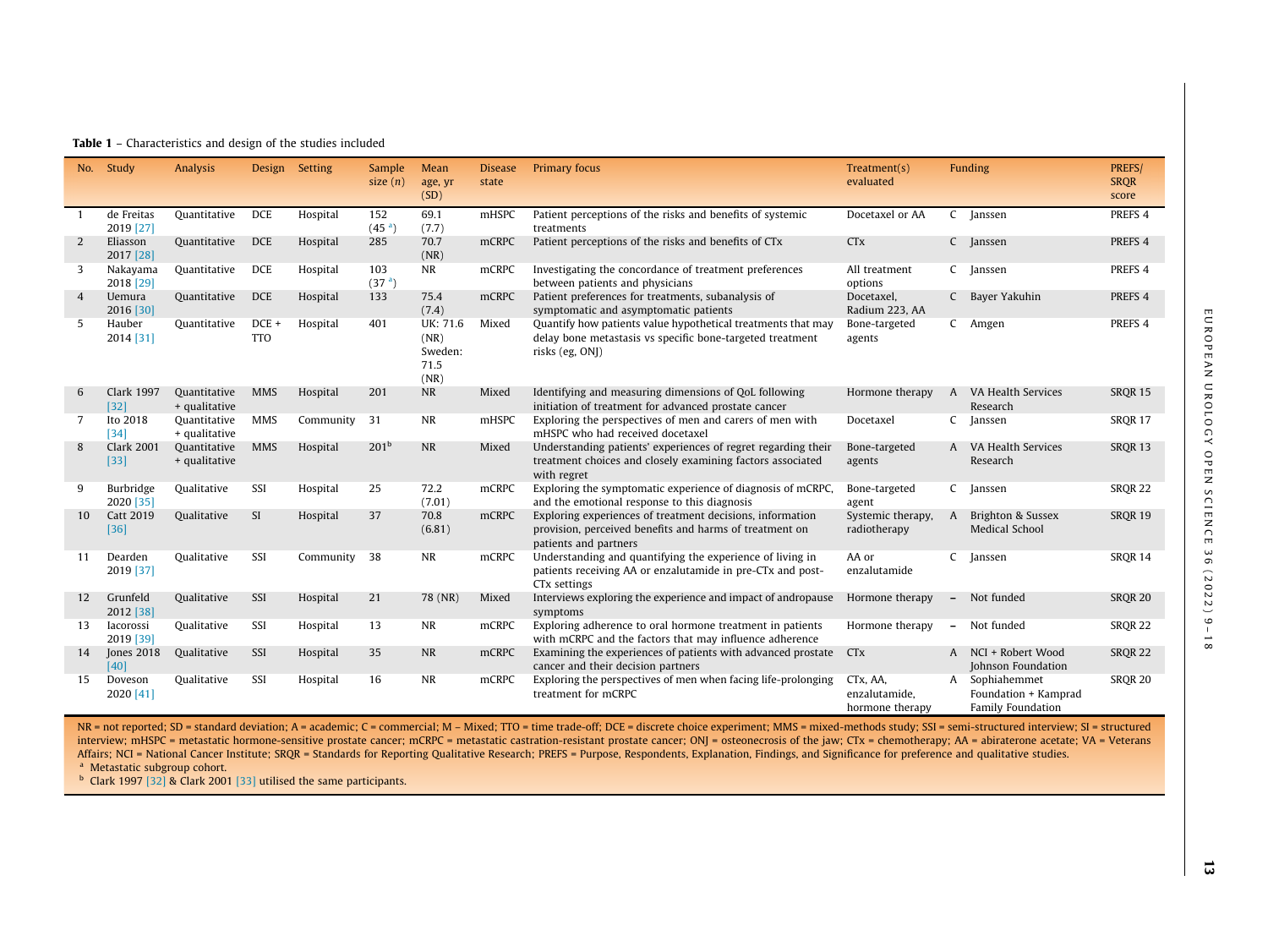| Patient preference category for values<br>and preferences                             | Estimates of outcome importance (range)<br>across studies)                                                                                                                                                                                                                                                                                                                                      | <b>Participants</b> | <b>Studies</b> | Certainty<br>of<br>evidence | Interpretation of findings                                                                                                                                                         |  |  |
|---------------------------------------------------------------------------------------|-------------------------------------------------------------------------------------------------------------------------------------------------------------------------------------------------------------------------------------------------------------------------------------------------------------------------------------------------------------------------------------------------|---------------------|----------------|-----------------------------|------------------------------------------------------------------------------------------------------------------------------------------------------------------------------------|--|--|
| Treatment effectiveness (forced<br>choice)                                            | Two studies ranked treatment<br>effectiveness as the most important<br>attribute<br>ORAI 7.25 [27]<br>ORI 32% [29]<br>One study used terminology for treatment<br>impact on overall survival, reporting RI of<br>19.2% [30]                                                                                                                                                                     | 388                 | [27, 29, 30]   | <b>AAOO</b><br>Low          | Patients consistently consider<br>the effectiveness of a treatment<br>above other treatment-related<br>attributes                                                                  |  |  |
| Delay in time to symptoms (forced<br>choice/ proportions)                             | Four studies reported on time to<br>appearance of symptoms:<br>$\odot$ One study reported pain as the second<br>most important attribute (RAI 6.26) [27]<br>OIn one study there was a strong pref-<br>erence for treatment that fully controls<br>bone pain (OR 12.069) [28]<br>OIn one study, 80% of the patients<br>would trade at least 3 mo of survival to<br>avoid bone complications [31] | 838                 | [27, 28, 31]   | $\oplus$ OO<br>Low          | Patients consistently consider<br>treatment impact on the time<br>until they may develop<br>symptoms of metastatic prostate<br>cancer above other treatment-<br>related attributes |  |  |
| Fatigue (forced choice)                                                               | Three studies reported fatigue as a major<br>patient preference:<br>OF atigue reported as the most<br>important attribute (RI 24.9%) [30]<br>$\bigcirc$ OR 1.365 for treatments that lower the<br>risk of fatigue $[28]$<br>OFourth most important attribute (RAI<br>$3.17$ [27]                                                                                                                | 570                 | [27, 28, 30]   | $\bigoplus$ OOO<br>Very low | The relationship between fatigue<br>and treatment choice may be<br>important                                                                                                       |  |  |
| $RAI$ = relative attribute importance; $RI$ = relative importance; $OR$ = odds ratio. |                                                                                                                                                                                                                                                                                                                                                                                                 |                     |                |                             |                                                                                                                                                                                    |  |  |

<span id="page-5-0"></span>Table 2 – Summary of major of findings for patient preferences and values in quantitative studies

and the results suggest that patients prefer treatments that fully control bone pain (OR 12.06, 95% confidence interval [CI] 10.55–13.80) and those that delay chemotherapy (OR 1.72, 95% CI 1.54–1.92). In addition, patients seem to prefer treatments with a lower risk of ''fogginess'' (OR 2.11, 95% CI 1.84–2.42), a lower risk of fatigue (OR 1.36, 95% CI 1.21– 1.52), and fewer additional hospital visits (OR 1.24, 95% CI 1.11–1.39) [\[28\]](#page-8-0).

The concordance of treatment preferences between patients and physicians in mCRPC was explored in a study of 103 patients in Japan [\[29\]](#page-8-0). The study included four attributes: quality of life, effectiveness, side effects, and accessibility. In terms of the relative importance (RI) of attributes, the preference ranking among patients was effectiveness (RI 32%) followed by accessibility of treatment (RI 26%), quality of life (RI 23%), and side effects (RI 19%).

With regard to bone-targeted and systemic agents in the mCRPC setting, Uemura et al [\[30\]](#page-8-0) explored preferences associated with various treatments (radium-223, abiraterone acetate, and docetaxel) for 133 patients in Japan. The study included six attributes: OS length, time to a symptomatic skeletal event (SSE), administration method, reduction in the risk of bone pain, treatment-associated risk of fatigue, and lost workdays. Patients ranked their preferences as fatigue (RI 24.9%) followed by reduction in the risk of bone pain (RI 23.2%) and OS length (RI 19.2%). The authors compared preferences across symptomatic and asymptomatic patients and found that symptomatic patients placed significantly more importance on delaying an SSE. The authors concluded that patients with CRPC were more concerned about reduced quality of life from side effects of treatment than extension of survival.

Hauber et al [\[31\]](#page-8-0) explored preferences for bone-targeted agents among 401 patients with mixed disease states in the UK and Sweden. The study used two TTO questions to assess patients' trade-offs between avoiding metastasis-induced bone complications and longer survival. The results showed that patients were willing to trade up to 5 mo of survival to prevent bone complications.

#### 3.3.2. Qualitative studies

A summary of the demographics and study design of the qualitative studies is presented in [Table 1](#page-4-0) [\[32–41\]](#page-9-0). A complete list of all findings by study is available in Supplementary Table 7. Thematic analysis revealed the following key themes: cancer progression and/or survival; pain; fatigue; and other symptoms (sexual dysfunction, bothersome lower urinary tract symptoms [LUTS]; [Table 3\)](#page-6-0) [\[26\]](#page-8-0).

Cancer progression and/or OS benefits related to treatment were a key theme extracted from five of the studies [\[35–39\].](#page-9-0) Dearden et al [\[37\]](#page-9-0) undertook semistructured interviews with 38 patients with mCRPC who were receiving a novel antiandrogen therapy (abiraterone acetate or enzalutamide). Patients were satisfied with these therapies, specifically with reductions in prostate-specific antigen levels and the extended survival quality.

Burbridge et al [\[35\]](#page-9-0) carried out semistructured interviews with 25 patients diagnosed with mCRPC. Of these patients, 83.3% said they would have taken a medication to delay (metastasis) progression if one had been available, irrespective of side effects. Ito et al [\[34\]](#page-9-0) conducted semistructured interviews with 31 patients with mHSPC across Europe and the UK who were receiving docetaxel. They found that at the beginning of therapy, men were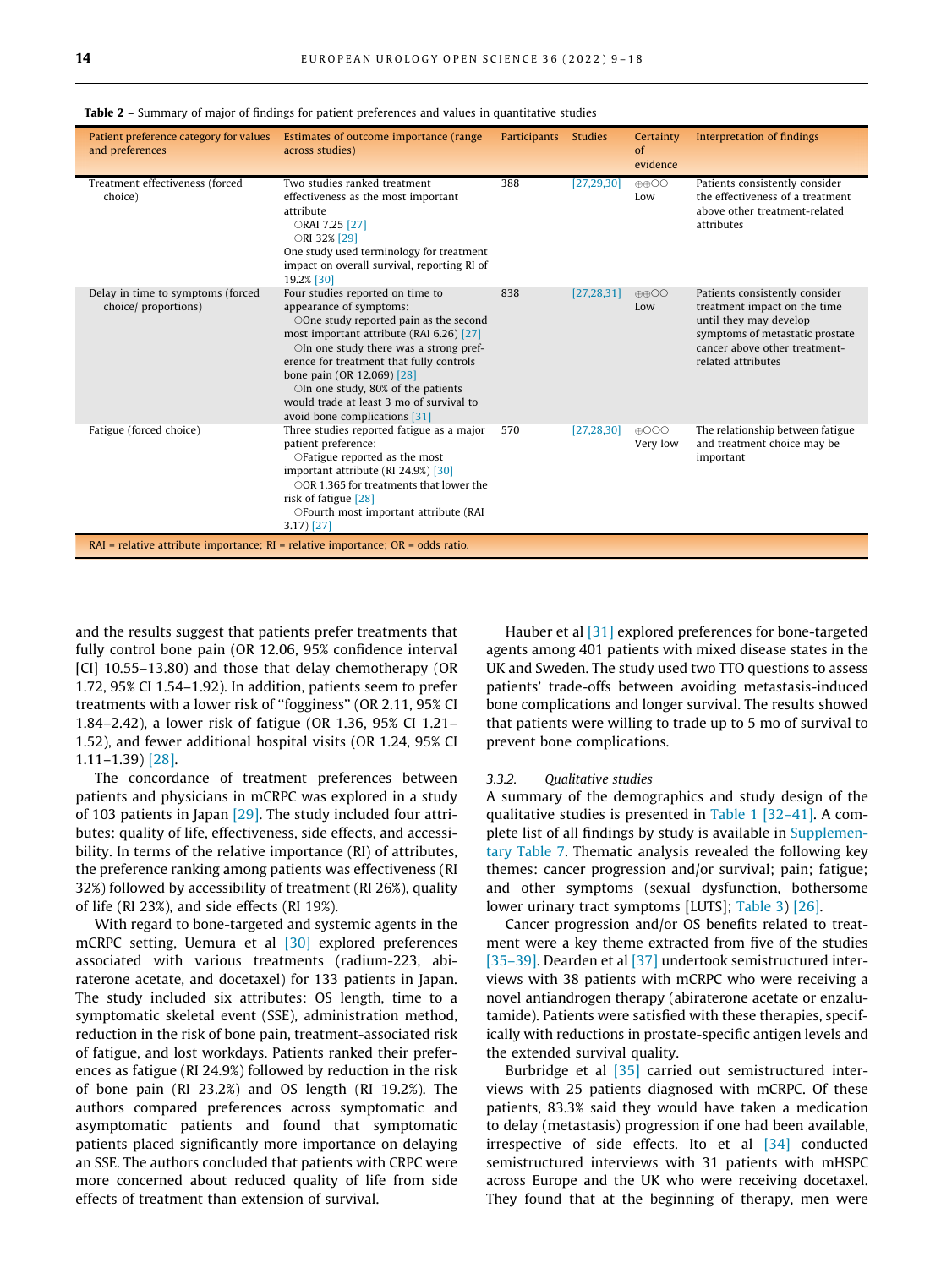| Patient preference or<br>value                                | Key themes defied                                                                                                                                | <b>Participants</b> | <b>Studies</b>      | Confidence<br>of evidence   | Interpretation of key themes                                                                                                                           |  |  |  |
|---------------------------------------------------------------|--------------------------------------------------------------------------------------------------------------------------------------------------|---------------------|---------------------|-----------------------------|--------------------------------------------------------------------------------------------------------------------------------------------------------|--|--|--|
| Cancer progression or<br>survival                             | Patients reported that they were willing<br>to accept a range of side effects for<br>potential benefits in cancer progression<br>and/or survival | 148                 | $135 -$<br>37,39,40 | $\oplus$ OO<br>Low          | Patients with metastatic disease may be<br>willing to trade side effects for potential<br>oncological benefits                                         |  |  |  |
| Fatigue                                                       | Fatigue emerged as a prominent<br>treatment-related symptom,<br>significantly impacting patients' QoL                                            | 315                 | [32, 34]<br>36,38   | <b>AAOO</b><br>Low          | Fatigue has a large impact on OoL for this<br>group of patients and risks for fatigue<br>should be considered in relation to any<br>treatment proposed |  |  |  |
| Pain                                                          | For patients with symptomatic<br>metastatic prostate cancer, pain was<br>consistently the most troublesome<br>symptom                            | 62                  | [35, 36]            | $\bigoplus$<br>Very low     | In symptomatic metastatic disease,<br>avoidance or relief of pain appears to be<br>paramount                                                           |  |  |  |
| Other symptoms:<br>sexual dysfunction,<br>bothersome LUTS     | Erectile dysfunction and bothersome<br>LUTS were both frequently reported by<br>patients as negatively impacting their<br>OoL and relationships  | 263                 | [32, 35, 38, 41]    | $\bigoplus$ OOO<br>Very low | Local symptoms may have a significant<br>negative impact on patient QoL. Treatments<br>that alleviate local symptoms may lead to<br>secondary benefits |  |  |  |
| LUTS = lower urinary tract symptoms; $QoL =$ quality of life. |                                                                                                                                                  |                     |                     |                             |                                                                                                                                                        |  |  |  |

<span id="page-6-0"></span>Table 3 - Summary of major findings for patient preferences and values in qualitative studies

willing to take docetaxel to prolong their life, despite being fearful of the potential side effects and impact on their daily lives.

Fatigue was a key theme related to treatments identified in five of the studies  $[32,34-36,38]$ . Catt et al  $[36]$  undertook structured interviews with 37 patients with mCRPC, exploring experiences of treatment decisions, perceived benefits and harms of treatment, and the effects on patients' lives. At 3 mo after starting a systemic therapy, 42% of patients said that fatigue was the worst treatment-related side effect. Burbridge et al [\[35\]](#page-9-0) also found that more than 75% of men with mCRPC reported fatigue or extreme tiredness (''Whatever [I do] is exhausting''). In the study by Ito et al [\[34\]](#page-9-0), fatigue was a significant treatment-related sideeffect reported by up to 60.9% of the patients interviewed.

Pain was identified as a theme in two studies [\[35,36\].](#page-9-0) Burbridge et al [\[35\]](#page-9-0) found that pain was one of the most frequent symptoms reported by more than 75% of patients (''I had a lot of pain"; "The pain comes and goes and I usually feel it somewhere in my back''). Catt et al [\[36\]](#page-9-0) also found that pain was the worst symptom reported by most patients (46%), although nearly one-fifth (19%) made comments attributing the pain to causes other than prostate cancer (''I think the pain in my hip could be rheumatic''; ''My pain in the lower back and shoulder are due to degeneration'').

Other symptoms related to treatments and local disease were sexual dysfunction and bothersome LUTS, reported in four studies [\[32,35,38,41\].](#page-9-0) It is known from earlier work in the era before docetaxel that andropause symptoms (including sexual dysfunction) related to ADT administration were a significant consideration for patients in deciding on whether to commence treatment and a source of treatment regret [\[32,33,38\].](#page-9-0) Burbridge et al [\[35\]](#page-9-0) found that bothersome LUTS were reported by more than 75% of men. Patients were willing to consider supportive treatment to alleviate these symptoms, probably caused by progression of an untreated local tumour.

Grunfeld et al [\[38\]](#page-9-0) found that most patients reported hot flashes and night sweats, gynaecomastia, cognitive decline, and changes in sexual dysfunction (''That the erection is rather painful is somewhat of a disincentive to trying it too often'') as the most frequent adverse effects, affecting everyday functioning. Some patients felt that there was no need for treatment as they were older and single, whereas other reported a belief that the negative aspects outweighed the benefits.

# 3.4. Discussion

## 3.4.1. Principal findings

This systematic review addresses the evidence from both quantitative and qualitative studies reporting on patients' values, preferences, and expectations in relation to their treatment for metastatic prostate cancer. In quantitative preference elicitation studies, patients consistently valued treatment effectiveness and delay in time to symptoms as the two most highly ranked treatment attributes (low to very low certainty; [Table 2\)](#page-5-0). Patients were willing to trade treatment-related toxicity for potential oncological benefits (low certainty). With rapidly emerging local tumour treatments and metastasis-directed therapies now available to patients, these findings are an important consideration for patients and their clinicians.

Qualitative thematic analysis revealed cancer progression or survival, pain, and fatigue as key to treatment decisions (low to very low certainty; Table 3). Patients continue to value oncological benefits in making decisions regarding treatments. However, in the subgroup of symptomatic patients, treatments that could alleviate pain were highly valued even at the expense of survival benefits (very low certainty).

Furthermore, treatment inducing fatigue had a significant negative impact on remaining quality of life (very low certainty). The fact that ionising radiation directed to metastases may secondarily exacerbate or induce fatigue highlights just one example of the difficult decisionmaking balance that patients and clinicians face  $[42]$ .

## 3.4.2. Comparison with prior reviews and guidelines

To the best of our knowledge, this is the first systematic review to evaluate patients' preference and values for treatments following a diagnosis of metastatic prostate cancer.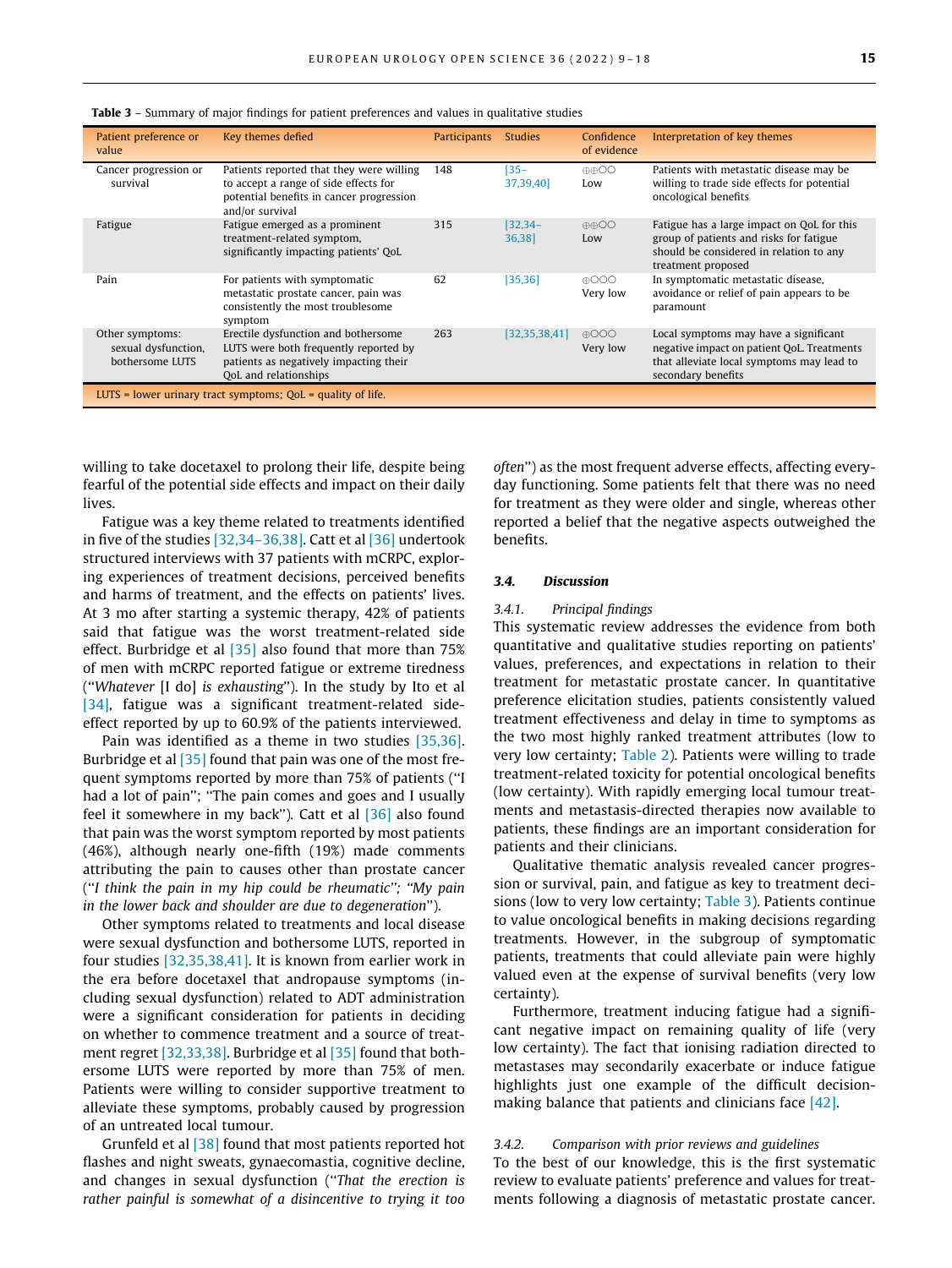Prior systematic reviews of patients' preferences involved patients with localised prostate cancer, in which the marginal gains in absolute survival advantage (up to 5% over 10–15 yr) and side effects associated with radical prostate treatment remain the predominant issues  $[43,44]$ . In the noncurative setting, it can be assumed that patients' treatment preferences are entirely different.

The landmark STAMPEDE (arm H) study of 2061 men with newly diagnosed metastatic prostate cancer receiving additional local prostate radiotherapy compared to those receiving systemic therapy alone demonstrated a significant OS advantage for patients with low-volume disease in the radiotherapy arm (3-yr OS: 81% vs 73%; hazard ratio 0.68, 95% CI 0.52-0.90;  $p = 0.007$  [\[11\].](#page-8-0)

Against this background, international prostate cancer guidelines have incorporated radiotherapy into the standard of care [\[45,46\].](#page-9-0) However, some guidelines recommend dose and fractionation schedules (eg, 36 Gy in 6 fraction) that specifically reduce hospital attendances on the basis that patients would value such an approach in the decision-making process  $[45]$ . However, there is no robust evidence detailing how patients balance the risks against the benefits of new treatments applied to this setting to support such a recommendation [\[18\].](#page-8-0)

## 3.4.3. Strength and limitations

This is the first study to use an expert panel of urologists, oncologists, and health economists to develop a priori criteria for conducting a systematic review on this topic. This methodological rigour enabled us to summarise the key findings and rate the certainty of the evidence presented using the GRADE and GRADE CERQual criteria, respectively.

Unfortunately, the varied study designs and outcomes reported in the quantitative preference studies precluded a meta-analysis. Furthermore, the diverse qualitative studies reported are likely to reflect the heterogeneous pool of patients included in interviews (varied disease states, metastatic burden, asymptomatic vs symptomatic disease).

Finally, although bone-targeted agents were evaluated in this systematic review, the majority of studies focused on existing systemic therapies. No studies specifically reported on cytoreductive radical prostatectomy, minimally invasive ablative therapies, metastasectomy, or SABR. We are thus unable to report on patient preferences and values with regard to these treatments.

#### 3.4.4. Unanswered questions and future research

This systematic review has predominantly highlighted patient preferences in the context of being offered established systemic therapy options and a limited number of bone-targeted agents. Therefore, our overall understanding of how novel surgical and radiotherapy treatment options are valued by patients remains limited.

However, results support a number of these treatment options continue to be published following robust trial evaluation [\[8,16,17\]](#page-8-0). We therefore propose that a reappraisal of patient preferences is now required to permit integration of new treatments into existing standard-of-care pathways. This could take the form of a prospective stand-alone study or indeed could be integrated into ongoing studies during longitudinal follow-up (eg, NCT01751438, NCT03456843, NCT02454543, NCT03988686, NCT02742675, ISRCTN15704862, NCT03655886, NCT03678025, and NCT03763253).

The IP5-MATTER study (NCT04590976) is a multicentre discrete-choice experiment, currently in its accrual phase, evaluating 300 patients with de novo synchronous mHSPC [\[47\].](#page-9-0) This trial is designed to evaluate novel treatments (cytoreductive radical prostatectomy, external beam radiotherapy, minimally invasive ablative therapy, and SABR) in addition to systemic therapy for the first time. The study is collecting data on patient characteristics (eg, age, comorbidities) and will offer an insight into whether these also have an impact on patient preferences [\[48\].](#page-9-0)

It can be hypothesised that the results from studies can then be combined with the effect sizes from future reported interventional randomised trials to determine if, on average, patients are willing to accept the potential effect sizes that are reported in these studies [\[12,14\]](#page-8-0).

Finally, research on patients' values, preferences, and expectations for treatment should be cognisant of an emerging theme of treatment regret that has been reported for localised disease  $[49]$ . One option for mitigating such levels of treatment regret is to assist in the informed decision-making process. It is possible that once novel treatment pathways are established for metastatic prostate cancer, the findings from patient preference elucidation studies (such as DCEs) may be integrated into further work towards the creation of decision treatment aids (DTAs). While residual uncertainty regarding the role of DCEs in the development of such DTAs remains, the methodology is currently being validated in localised prostate cancer and other studies on benign surgical strategies. If proven, this approach may offer utility in the development of any future DTAs for this specific cohort of patients [\[50–52\]](#page-9-0).

## 4. Conclusions

There is currently limited understanding of patients' preferences for treatment, and thus trade-off decisions, following a new diagnosis of metastatic prostate cancer. For appropriate investment in emerging cytoreductive prostate and metastasis-directed treatment options that are most acceptable to patients, attempts to formalise our understanding of the trade-offs between oncological benefits and risks in this cohort should be performed.

Author contributions: Martin J. Connor had full access to all the data in the study and takes responsibility for the data integrity and the accuracy of the data analysis.

Study concept and design: Connor, Genie, Burns.

Acquisition of data: Connor, Genie.

Analysis and interpretation of data: Connor, Genie.

Drafting of the manuscript: Connor, Genie.

Critical revision of the manuscript for important intellectual content: Connor, Burns, Genie, Bass, Winkler, Khoo, Ahmed, Watson, Dudderidge, Sarwar, Gonzalez, Mangar, Falconer.

Statistical analysis: Connor, Genie.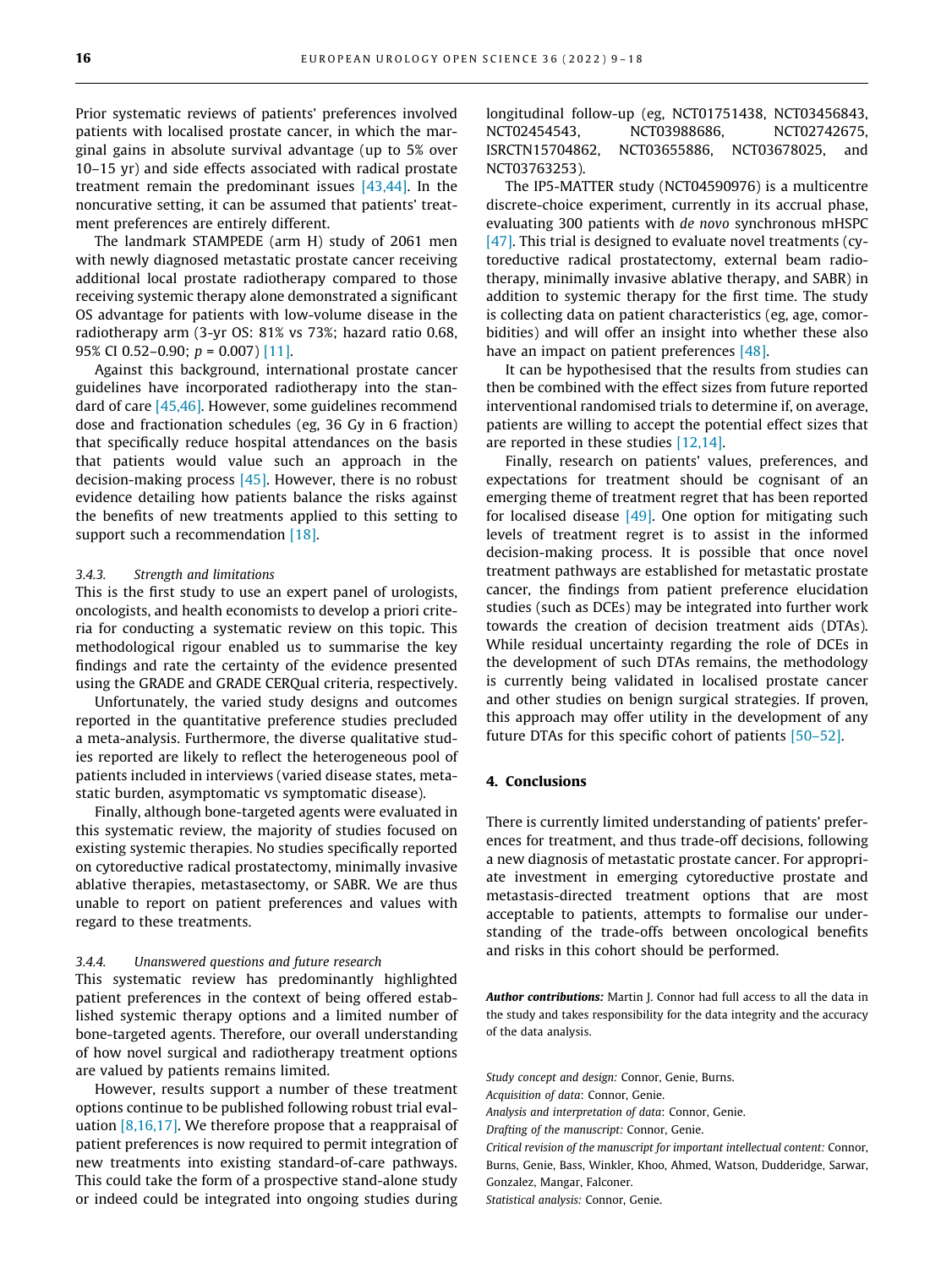<span id="page-8-0"></span>Obtaining funding: None. Administrative, technical, or material support: None. Supervision: Ahmed, Winkler, Khoo, Watson. Other: None.

Financial disclosures: Martin J. Connor certifies that all conflicts of interest, including specific financial interests and relationships and affiliations relevant to the subject matter or materials discussed in the manuscript (eg, employment/affiliation, grants or funding, consultancies, honoraria, stock ownership or options, expert testimony, royalties, or patents filed, received, or pending), are the following: Martin J. Connor receives grant funding from the Wellcome Trust and University College London Hospitals Charity. Vincent Khoo is supported by personal fees and nonfinancial support from Accuray, Astellas, Bayer, Janssen, and Boston Scientific. Hashim U. Ahmed is supported by core funding from the UK National Institute of Health Research (NIHR) Imperial Biomedical Research Centre and funding from the Wellcome Trust, Medical Research Council (UK), Prostate Cancer UK, Cancer Research UK, The BMA Foundation, The Urology Foundation, The Imperial Health Charity, Sonacare, Trod Medical, and Sophiris Biocorp for trials and studies in prostate cancer; is a paid medical consultant for Sophiris Biocorp, Sonacare, and BTG/Galil; and is a paid proctor for high-intensity focused ultrasound, cryotherapy, and Rezūm water vapour therapy. The remaining authors have nothing to disclose.

Funding/Support and role of the sponsor: None.

#### Appendix A. Supplementary data

Supplementary data to this article can be found online at [https://doi.org/10.1016/j.euros.2021.10.003.](https://doi.org/10.1016/j.euros.2021.10.003)

#### References

- [1] [Connor MJ, Shah TT, Horan G, Bevan CL, Winkler M, Ahmed HU.](http://refhub.elsevier.com/S2666-1683(21)01711-0/h0005) [Cytoreductive treatment strategies for de novo metastatic prostate](http://refhub.elsevier.com/S2666-1683(21)01711-0/h0005) [cancer. Nat Rev Clin Oncol 2020;17:168–82](http://refhub.elsevier.com/S2666-1683(21)01711-0/h0005).
- [2] [Miyake H, Matsushita Y, Watanabe H, et al. Prognostic significance](http://refhub.elsevier.com/S2666-1683(21)01711-0/h0010) [of time to castration resistance in patients with metastatic](http://refhub.elsevier.com/S2666-1683(21)01711-0/h0010) [castration-sensitive prostate cancer. Anticancer Res 2019;39:](http://refhub.elsevier.com/S2666-1683(21)01711-0/h0010) [1391–6](http://refhub.elsevier.com/S2666-1683(21)01711-0/h0010).
- [3] Karantanos T, Corn PG, Thompson TC. Prostate cancer progression after androgen deprivation therapy: mechanisms of castrate resistance and novel therapeutic approaches. Oncogene 2013;32:5501–11. <https://doi.org/10.1038/onc.2013.206>.
- [4] [Sweeney CJ, Chen Y, Carducci M, et al. Chemohormonal therapy in](http://refhub.elsevier.com/S2666-1683(21)01711-0/h0020) [metastatic hormone-sensitive prostate cancer. N Engl J Med](http://refhub.elsevier.com/S2666-1683(21)01711-0/h0020) [2015;373:737–46](http://refhub.elsevier.com/S2666-1683(21)01711-0/h0020).
- [5] [Davis ID, Martin AJ, Stockler MR, et al. Enzalutamide with standard](http://refhub.elsevier.com/S2666-1683(21)01711-0/h0025) [first-line therapy in metastatic prostate cancer. N Engl J Med](http://refhub.elsevier.com/S2666-1683(21)01711-0/h0025) [2019;381:121–31](http://refhub.elsevier.com/S2666-1683(21)01711-0/h0025).
- [6] James ND, Sydes MR, Clarke NW, et al. Addition of docetaxel, zoledronic acid, or both to first-line long-term hormone therapy in prostate cancer (STAMPEDE): survival results from an adaptive, multiarm, multistage, platform randomised controlled trial. Lancet 2016;387:1163–77. [https://doi.org/10.1016/S0140-6736\(15\)](https://doi.org/10.1016/S0140-6736(15)01037-5) [01037-5.](https://doi.org/10.1016/S0140-6736(15)01037-5)
- [7] [Chi KN, Agarwal N, Bjartell A, et al. Apalutamide for metastatic,](http://refhub.elsevier.com/S2666-1683(21)01711-0/h0035) [castration-sensitive prostate cancer. N Engl J Med 2019;381:13–24](http://refhub.elsevier.com/S2666-1683(21)01711-0/h0035).
- [8] [Connor MJ, Smith A, Miah S, et al. Targeting oligometastasis with](http://refhub.elsevier.com/S2666-1683(21)01711-0/h0040) [stereotactic ablative radiation therapy or surgery in metastatic](http://refhub.elsevier.com/S2666-1683(21)01711-0/h0040) [hormone-sensitive prostate cancer: a systematic review of](http://refhub.elsevier.com/S2666-1683(21)01711-0/h0040) [prospective clinical trials. Eur Urol Oncol 2020;3:582–93](http://refhub.elsevier.com/S2666-1683(21)01711-0/h0040).
- [9] [De Bruycker A, Tran PT, Achtman AH, Ost P. Clinical perspectives](http://refhub.elsevier.com/S2666-1683(21)01711-0/h0045) [from ongoing trials in oligometastatic or oligorecurrent prostate](http://refhub.elsevier.com/S2666-1683(21)01711-0/h0045) [cancer: an analysis of clinical trials registries. World J Urol](http://refhub.elsevier.com/S2666-1683(21)01711-0/h0045) [2021;39:317–26](http://refhub.elsevier.com/S2666-1683(21)01711-0/h0045).
- [10] [Weichselbaum RR, Hellman S. Oligometastases revisited. Nat Rev](http://refhub.elsevier.com/S2666-1683(21)01711-0/h0050) [Clin Oncol 2011;8:378.](http://refhub.elsevier.com/S2666-1683(21)01711-0/h0050)
- [11] [Parker CC, James ND, Brawley CD, et al. Radiotherapy to the primary](http://refhub.elsevier.com/S2666-1683(21)01711-0/h0055) [tumour for newly diagnosed, metastatic prostate cancer](http://refhub.elsevier.com/S2666-1683(21)01711-0/h0055) [\(STAMPEDE\): a randomised controlled phase 3 trial. Lancet](http://refhub.elsevier.com/S2666-1683(21)01711-0/h0055) [2018;392:2353–66](http://refhub.elsevier.com/S2666-1683(21)01711-0/h0055).
- [12] Oxford University. Testing radical prostatectomy in men with oligometastatic prostate cancer that has spread to the bone (TRoMbone). <https://www.isrctn.com/ISRCTN15704862>
- [13] M.D. Anderson Cancer Center. Best systemic therapy or best systemic therapy (BST) plus definitive treatment (radiation or surgery). <https://clinicaltrials.gov/ct2/show/NCT01751438>
- [14] [Connor MJ, Shah TT, Smigielska K, et al. Additional treatments to](http://refhub.elsevier.com/S2666-1683(21)01711-0/h0070) [the local tumour for metastatic prostate cancer-assessment of](http://refhub.elsevier.com/S2666-1683(21)01711-0/h0070) [novel treatment algorithms \(IP2-ATLANTA\): protocol for a](http://refhub.elsevier.com/S2666-1683(21)01711-0/h0070) [multicentre, phase II randomised controlled trial. BMJ Open](http://refhub.elsevier.com/S2666-1683(21)01711-0/h0070) [2021;11:e042953.](http://refhub.elsevier.com/S2666-1683(21)01711-0/h0070)
- [15] [Ye Y, Deng M, Zhao D, et al. Prostate cryoablation combined with](http://refhub.elsevier.com/S2666-1683(21)01711-0/h0075) [androgen deprivation therapy for newly diagnosed metastatic](http://refhub.elsevier.com/S2666-1683(21)01711-0/h0075) [prostate cancer: a propensity score-based study. Prostate Cancer](http://refhub.elsevier.com/S2666-1683(21)01711-0/h0075) [Prostat Dis 2021;24:837–44](http://refhub.elsevier.com/S2666-1683(21)01711-0/h0075).
- [16] [Hofman](http://refhub.elsevier.com/S2666-1683(21)01711-0/h0080) [MS,](http://refhub.elsevier.com/S2666-1683(21)01711-0/h0080) [Emmett](http://refhub.elsevier.com/S2666-1683(21)01711-0/h0080) [L,](http://refhub.elsevier.com/S2666-1683(21)01711-0/h0080) [Sandhu](http://refhub.elsevier.com/S2666-1683(21)01711-0/h0080) [S,](http://refhub.elsevier.com/S2666-1683(21)01711-0/h0080) [et](http://refhub.elsevier.com/S2666-1683(21)01711-0/h0080) [al.](http://refhub.elsevier.com/S2666-1683(21)01711-0/h0080) [\[](http://refhub.elsevier.com/S2666-1683(21)01711-0/h0080)<sup>177</sup>[Lu\]Lu-PSMA-617 versus](http://refhub.elsevier.com/S2666-1683(21)01711-0/h0080) [cabazitaxel in patients with metastatic castration-resistant prostate](http://refhub.elsevier.com/S2666-1683(21)01711-0/h0080) [cancer \(TheraP\): a randomised, open-label, phase 2 trial. Lancet](http://refhub.elsevier.com/S2666-1683(21)01711-0/h0080) [2021;397:797–804](http://refhub.elsevier.com/S2666-1683(21)01711-0/h0080).
- [17] [Parker C, Nilsson S, Heinrich D, et al. Alpha emitter radium-223 and](http://refhub.elsevier.com/S2666-1683(21)01711-0/h0085) [survival in metastatic prostate cancer. N Engl J Med 2013;369:](http://refhub.elsevier.com/S2666-1683(21)01711-0/h0085) [213–23.](http://refhub.elsevier.com/S2666-1683(21)01711-0/h0085)
- [18] [Connor MJ, Khoo V, Watson V, Ahmed HU. Radical treatment](http://refhub.elsevier.com/S2666-1683(21)01711-0/h0090) [without cure: decision-making in oligometastatic prostate cancer.](http://refhub.elsevier.com/S2666-1683(21)01711-0/h0090) [Eur Urol 2021;79:558–60](http://refhub.elsevier.com/S2666-1683(21)01711-0/h0090).
- [19] [Moher D, Shamseer L, Clarke M, et al. Preferred Reporting Items for](http://refhub.elsevier.com/S2666-1683(21)01711-0/h0095) [Systematic Review and Meta-Analysis Protocols \(PRISMA-P\) 2015](http://refhub.elsevier.com/S2666-1683(21)01711-0/h0095) [statement. Syst Rev 2015;4:1.](http://refhub.elsevier.com/S2666-1683(21)01711-0/h0095)
- [20] Burns D, Connor MJ, Genie MG, Watson V, Ahmed HU. CRD42020201420. A systematic review of patients' preferences in the treatment of metastatic prostate cancer. PROSPERO; 2020. [https://www.crd.york.ac.uk/prospero/display\\_record.php?ID=](https://www.crd.york.ac.uk/prospero/display_record.php?ID=CRD42020201420) [CRD42020201420](https://www.crd.york.ac.uk/prospero/display_record.php?ID=CRD42020201420).
- [21] [Joy SM, Little E, Maruthur NM, Purnell TS, Bridges JF. Patient](http://refhub.elsevier.com/S2666-1683(21)01711-0/h0105) [preferences for the treatment of type 2 diabetes: a scoping review.](http://refhub.elsevier.com/S2666-1683(21)01711-0/h0105) [Pharmacoeconomics 2013;31:877–92](http://refhub.elsevier.com/S2666-1683(21)01711-0/h0105).
- [22] [O'Brien BC, Harris IB, Beckman TJ, Reed DA, Cook DA. Standards for](http://refhub.elsevier.com/S2666-1683(21)01711-0/h0110) [reporting qualitative research: a synthesis of recommendations.](http://refhub.elsevier.com/S2666-1683(21)01711-0/h0110) [Acad Med 2014;89:1245–51.](http://refhub.elsevier.com/S2666-1683(21)01711-0/h0110)
- [23] [Malde S, Umbach R, Wheeler JR, et al. A systematic review of](http://refhub.elsevier.com/S2666-1683(21)01711-0/h0115) [patients' values, preferences, and expectations for the diagnosis and](http://refhub.elsevier.com/S2666-1683(21)01711-0/h0115) [treatment of male lower urinary tract symptoms. Eur Urol 2021;79:](http://refhub.elsevier.com/S2666-1683(21)01711-0/h0115) [796–809.](http://refhub.elsevier.com/S2666-1683(21)01711-0/h0115)
- [24] [Zhang Y, Coello PA, Guyatt GH, et al. GRADE guidelines: 20.](http://refhub.elsevier.com/S2666-1683(21)01711-0/h0120) [Assessing the certainty of evidence in the importance of outcomes](http://refhub.elsevier.com/S2666-1683(21)01711-0/h0120) [or values and preferences—inconsistency, imprecision, and other](http://refhub.elsevier.com/S2666-1683(21)01711-0/h0120) [domains. J Clin Epidemiol 2019;111:83–93](http://refhub.elsevier.com/S2666-1683(21)01711-0/h0120).
- [25] [Lewin S, Bohren M, Rashidian A, et al. Applying GRADE-CERQual to](http://refhub.elsevier.com/S2666-1683(21)01711-0/h0125) [qualitative evidence synthesis findings—paper 2: how to make an](http://refhub.elsevier.com/S2666-1683(21)01711-0/h0125) [overall CERQual assessment of confidence and create a summary of](http://refhub.elsevier.com/S2666-1683(21)01711-0/h0125) [qualitative findings table. Implement Sci 2018;13:11–23.](http://refhub.elsevier.com/S2666-1683(21)01711-0/h0125)
- [26] [Braun V, Clarke V. Using thematic analysis in psychology. Qual Res](http://refhub.elsevier.com/S2666-1683(21)01711-0/h0130) [Psychol 2006;3:77–101](http://refhub.elsevier.com/S2666-1683(21)01711-0/h0130).
- [27] [de Freitas HM, Ito T, Hadi M, et al. Patient preferences for metastatic](http://refhub.elsevier.com/S2666-1683(21)01711-0/h0135) [hormone-sensitive prostate cancer treatments: a discrete choice](http://refhub.elsevier.com/S2666-1683(21)01711-0/h0135) [experiment among men in three European countries. Adv Ther](http://refhub.elsevier.com/S2666-1683(21)01711-0/h0135) [2019;36:318–32.](http://refhub.elsevier.com/S2666-1683(21)01711-0/h0135)
- [28] [Eliasson L, de Freitas HM, Dearden L, Calimlim B, Lloyd AJ. Patients'](http://refhub.elsevier.com/S2666-1683(21)01711-0/h0140) [preferences for the treatment of metastatic castrate-resistant](http://refhub.elsevier.com/S2666-1683(21)01711-0/h0140) [prostate cancer: a discrete choice experiment. Clin Ther 2017;39:](http://refhub.elsevier.com/S2666-1683(21)01711-0/h0140) [723–37.](http://refhub.elsevier.com/S2666-1683(21)01711-0/h0140)
- [29] [Nakayama M, Kobayashi H, Okazaki M, Imanaka K, Yoshizawa K,](http://refhub.elsevier.com/S2666-1683(21)01711-0/h0145) [Mahlich J. Patient preferences and urologist judgments on](http://refhub.elsevier.com/S2666-1683(21)01711-0/h0145) [prostate cancer therapy in Japan. Am J Men's Health 2018;12:](http://refhub.elsevier.com/S2666-1683(21)01711-0/h0145) [1094–101](http://refhub.elsevier.com/S2666-1683(21)01711-0/h0145).
- [30] [Uemura H, Matsubara N, Kimura G, et al. Patient preferences for](http://refhub.elsevier.com/S2666-1683(21)01711-0/h0150) [treatment of castration-resistant prostate cancer in Japan: a](http://refhub.elsevier.com/S2666-1683(21)01711-0/h0150) [discrete-choice experiment. BMC Urol 2016;16:63](http://refhub.elsevier.com/S2666-1683(21)01711-0/h0150).
- [31] [Hauber AB, Arellano J, Qian Y, et al. Patient preferences for](http://refhub.elsevier.com/S2666-1683(21)01711-0/h0155) [treatments to delay bone metastases. Prostate 2014;74:1488–97.](http://refhub.elsevier.com/S2666-1683(21)01711-0/h0155)